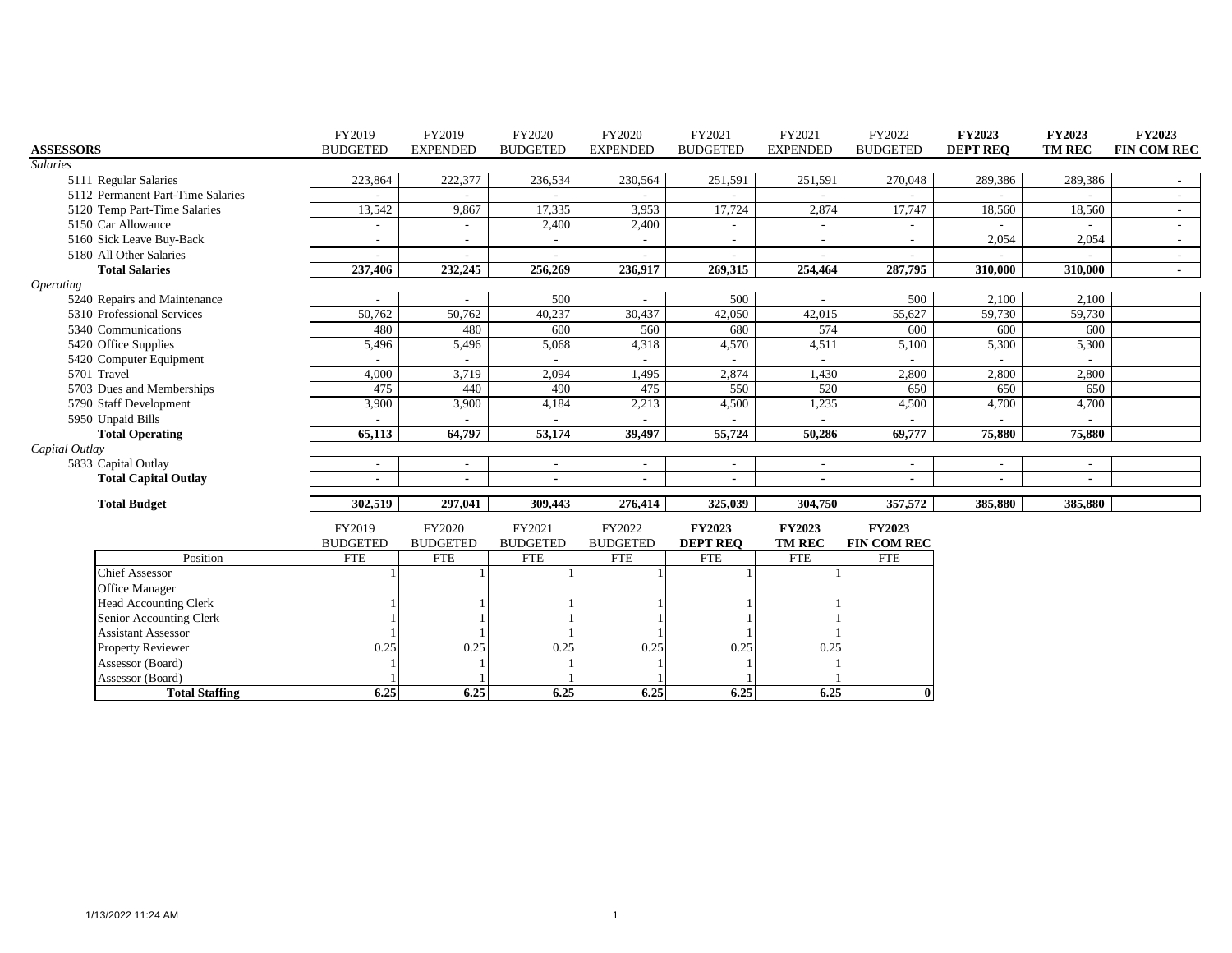#### **FISCAL YEAR 2023 ASSESSORS DEPARTMENT SALARY INFORMATION TOWN MANAGER RECOMMENDED**

| <b>Regular Salaries</b>       | <b>Position</b>              |           |                |             |                    |             |                     |           |                          |
|-------------------------------|------------------------------|-----------|----------------|-------------|--------------------|-------------|---------------------|-----------|--------------------------|
| <b>Name</b>                   |                              | Ann. Date | Grade          | <b>Step</b> | <b>Base Salary</b> | Longevity % | <b>Longevity \$</b> | Wage Def. | <b>Total Salary</b>      |
| Foley                         | <b>Chief Assessor</b>        | 4/6/2002  | 11             | 8           | 107,236            |             | 1,700               | 3,590     | 112,526                  |
| J. Foley                      | Certification                |           |                |             | 1,000              |             |                     |           | 1,000                    |
| L. DuLong                     | <b>Assistant Assessor</b>    | 5/1/2014  |                | 6           | 72,335             |             | 1,000               |           | 73,335                   |
| P. Deme $o(.6)$               | Senior Account Clerk,        | 1/6/2020  | B1             | 3           | 482                |             |                     |           | 482                      |
| P. Deme $o(51.6)$             | Senior Account Clerk,        | 1/6/2020  | B1             | 4           | 43,845             |             |                     |           | 43,845                   |
| S. Ragucci (38.4)             | <b>Head Accounting Clerk</b> | 9/26/2019 | B <sub>2</sub> | 6           | 41,638             |             | 1,000               |           | 42,638                   |
| S. Ragucci (13.8)             | <b>Head Accounting Clerk</b> | 9/26/2019 | B <sub>2</sub> | 7           | 15,562             |             |                     |           | 15,562                   |
| Vacant                        | Office Manager               |           |                |             |                    |             |                     |           |                          |
| <b>Subtotal</b>               |                              |           |                |             |                    |             |                     |           | 289,386                  |
|                               |                              |           |                |             |                    |             |                     |           |                          |
|                               |                              |           |                |             |                    |             |                     |           | $\overline{\phantom{a}}$ |
| <b>Total Regular Salaries</b> |                              |           |                |             | ۰.                 | ۰           | ٠                   | ۰         | 289,386                  |

#### *Permanent Part-Time Salaries*

| <b>Name</b>                               | Position | Ann. Date | Grade | <b>Step</b> | <b>Base Salarv</b> | Longevity % | ∟ongevitv ′ | Wage Def. | <b>Total Salarv</b> |
|-------------------------------------------|----------|-----------|-------|-------------|--------------------|-------------|-------------|-----------|---------------------|
|                                           |          |           |       |             |                    |             |             |           |                     |
|                                           |          |           |       |             |                    |             |             |           |                     |
| <b>Total Permanent Part-Time Salaries</b> |          |           |       |             |                    |             |             |           |                     |

#### *Temporary Part-Time Salaries*

| Name                                      | <b>Position</b>          | Ann. Date | Grade           | <b>Step</b> | <b>Base Salary</b> | Longevity %              | <b>Longevity</b> \$ | Wage Def. | <b>Total Salarv</b> |
|-------------------------------------------|--------------------------|-----------|-----------------|-------------|--------------------|--------------------------|---------------------|-----------|---------------------|
| B. Flanagan                               | Assessor                 | 1/1/1978  |                 |             | 1,536              |                          |                     |           | 1,536               |
| S. Moore                                  | Assessor                 | 10/1/2002 |                 |             | 1,536              |                          |                     |           | 1,536               |
| Vacant                                    | <b>Property Reviewer</b> |           | C <sub>23</sub> |             | 15.488             |                          |                     |           | 15,488              |
|                                           |                          |           |                 |             |                    |                          |                     |           |                     |
| <b>Subtotal</b>                           |                          |           |                 |             |                    |                          |                     |           | 18,560              |
| Extra Day (.2)                            |                          |           |                 |             |                    |                          |                     |           |                     |
| <b>Total Temporary Part-Time Salaries</b> |                          |           |                 |             |                    | $\overline{\phantom{a}}$ | ۰                   |           | 18,560              |

*Car Allowance*

| Name                       | <b>Position</b> |  | Per/Month | # Months |  | <b>Total Benefit</b> |
|----------------------------|-----------------|--|-----------|----------|--|----------------------|
|                            |                 |  |           |          |  |                      |
|                            |                 |  |           |          |  |                      |
|                            |                 |  |           |          |  |                      |
| <b>Total Car Allowance</b> |                 |  |           |          |  |                      |

### *Sick-Buy Back*

| Name                                          | <b>Position</b>                                               | <b>Retirement Date</b> |  | # of Davs | . .<br>Annual Sal.     | $\sim$<br><b>Weekly</b><br>-Sal. | Daily Sal. | <sup>1</sup> Benefit<br><b>CONTRACTOR</b><br>Fotal |
|-----------------------------------------------|---------------------------------------------------------------|------------------------|--|-----------|------------------------|----------------------------------|------------|----------------------------------------------------|
| $\overline{\phantom{0}}$<br>. Folev<br>Joanne | $\mathsf{ICF}$ .<br>$\mathsf{C}$ hie <sup>+</sup><br>Assessor |                        |  |           | $\sim$<br>107<br>7.236 | 2.054                            | T 1 1      | 2,054                                              |
| Total<br>' Sick-Buv<br>Back                   |                                                               |                        |  |           |                        |                                  |            | 2.054                                              |

|                                 |  | Amount                   |  | Total   |
|---------------------------------|--|--------------------------|--|---------|
| Out of Grade Pay                |  |                          |  |         |
| <b>Total All Other Salaries</b> |  | $\overline{\phantom{0}}$ |  |         |
|                                 |  |                          |  |         |
| <b>Department Total</b>         |  |                          |  | 310,000 |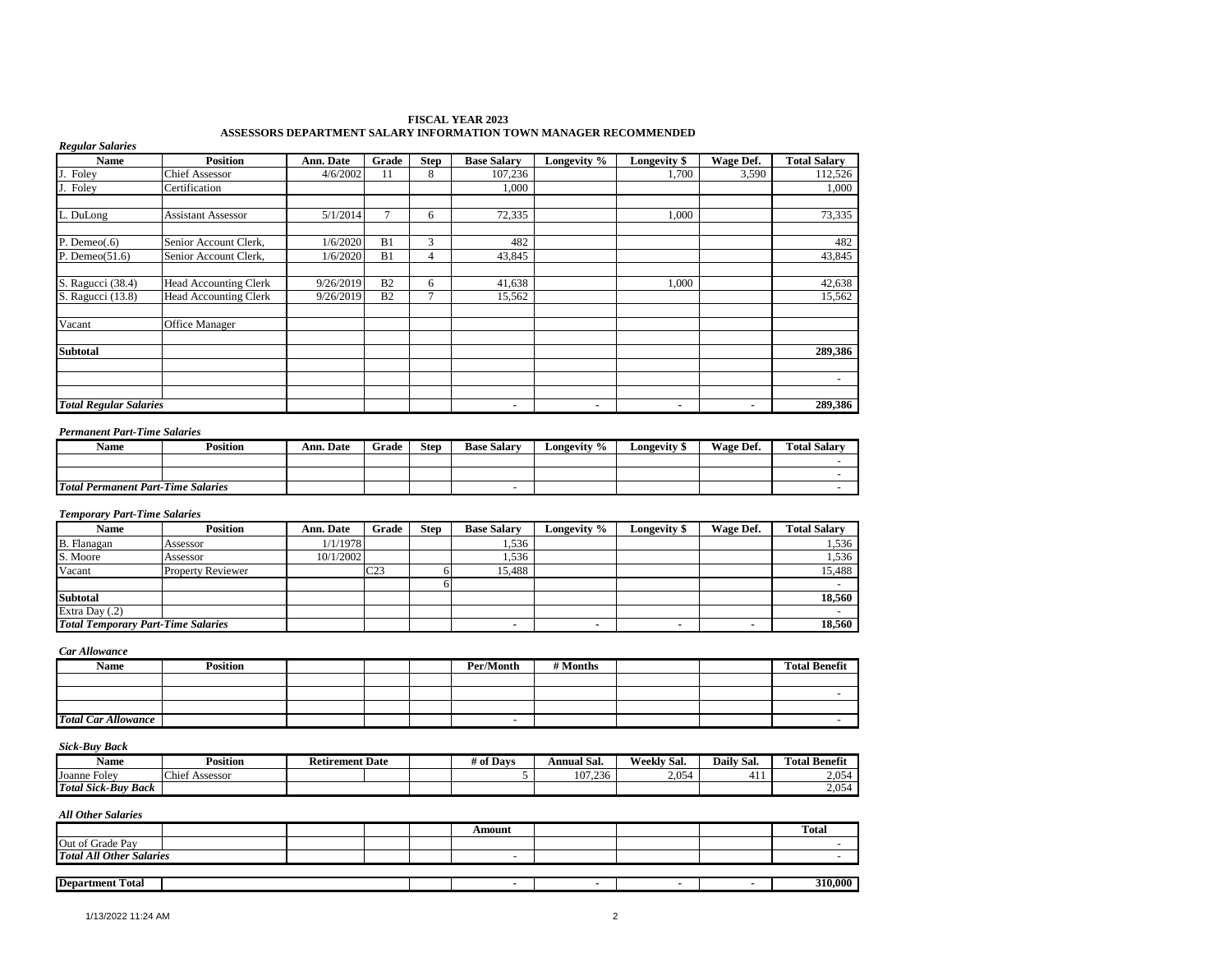#### **FISCAL YEAR 2023 ASSESSORS DEPARTMENT SALARY INFORMATION TOWN MANAGER RECOMMENDED**

| <b>Regular Salaries</b>       |                              |           |                |                |                    |             |                |                |                     |
|-------------------------------|------------------------------|-----------|----------------|----------------|--------------------|-------------|----------------|----------------|---------------------|
| <b>Name</b>                   | <b>Position</b>              | Ann. Date | Grade          | <b>Step</b>    | <b>Base Salary</b> | Longevity % | Longevity \$   | Wage Def.      | <b>Total Salary</b> |
| Foley                         | <b>Chief Assessor</b>        | 4/6/2002  | 11             | 8              | 107,236            |             | 1,700          | 3,590          | 112,526             |
| Foley                         | Certification                |           |                |                | 1,000              |             |                |                | 1,000               |
| L. DuLong                     | <b>Assistant Assessor</b>    | 5/1/2014  |                | 6              | 72,335             |             | 1,000          |                | 73,335              |
| P. Deme $o(.6)$               | Senior Account Clerk,        | 1/6/2020  | B1             | 3              | 482                |             |                |                | 482                 |
| P. Deme $o(51.6)$             | Senior Account Clerk,        | 1/6/2020  | B1             | $\overline{4}$ | 43,845             |             |                |                | 43,845              |
| S. Ragucci (38.4)             | Head Accounting Clerk        | 9/26/2019 | B <sub>2</sub> | 6              | 41,638             |             | 1,000          |                | 42,638              |
| S. Ragucci (13.8)             | <b>Head Accounting Clerk</b> | 9/26/2019 | B <sub>2</sub> | 7              | 15,562             |             |                |                | 15,562              |
| Vacant                        | Office Manager               |           |                |                |                    |             |                |                |                     |
| <b>Subtotal</b>               |                              |           |                |                |                    |             |                |                | 289,386             |
|                               |                              |           |                |                |                    |             |                |                |                     |
|                               |                              |           |                |                |                    |             |                |                |                     |
| <b>Total Regular Salaries</b> |                              |           |                |                | $\blacksquare$     |             | $\blacksquare$ | $\blacksquare$ | 289,386             |

#### *Permanent Part-Time Salaries*

| Name                                      | <b>Position</b> | <b>Ann. Date</b> | Grade | <b>Step</b> | <b>Base Salary</b> | Longevity % | Longevity \$ | Wage Def. | <b>Total Salarv</b> |
|-------------------------------------------|-----------------|------------------|-------|-------------|--------------------|-------------|--------------|-----------|---------------------|
|                                           |                 |                  |       |             |                    |             |              |           |                     |
|                                           |                 |                  |       |             |                    |             |              |           |                     |
| <b>Total Permanent Part-Time Salaries</b> |                 |                  |       |             | -                  |             |              |           |                     |

#### *Temporary Part-Time Salaries*

| Name                                      | <b>Position</b>          | <b>Ann. Date</b> | Grade           | <b>Step</b> | <b>Base Salary</b> | Longevity % | Longevity \$ | Wage Def. | <b>Total Salary</b> |
|-------------------------------------------|--------------------------|------------------|-----------------|-------------|--------------------|-------------|--------------|-----------|---------------------|
| <b>B.</b> Flanagan                        | Assessor                 | 1/1/1978         |                 |             | 1,536              |             |              |           | .536                |
| S. Moore                                  | Assessor                 | 10/1/2002        |                 |             | 1,536              |             |              |           | 1,536               |
| Vacant                                    | <b>Property Reviewer</b> |                  | C <sub>23</sub> |             | 15,488             |             |              |           | 15,488              |
|                                           |                          |                  |                 |             |                    |             |              |           |                     |
| <b>Subtotal</b>                           |                          |                  |                 |             |                    |             |              |           | 18.560              |
| Extra Day $(.2)$                          |                          |                  |                 |             |                    |             |              |           |                     |
| <b>Total Temporary Part-Time Salaries</b> |                          |                  |                 |             |                    |             |              |           | 18,560              |

### *Car Allowance*

| Name                       | <b>Position</b> |  | Per/Month                | # Months |  | <b>Total Benefit</b> |
|----------------------------|-----------------|--|--------------------------|----------|--|----------------------|
|                            |                 |  |                          |          |  |                      |
|                            |                 |  |                          |          |  |                      |
|                            |                 |  |                          |          |  |                      |
| <b>Total Car Allowance</b> |                 |  | $\overline{\phantom{0}}$ |          |  |                      |

### *Sick-Buy Back*

| Name                                                     | Position                    | Date<br><b>Retirement</b> |  | 4 of Davs | Annual Sal. | Weekly<br>- Sal. | $\cdot$<br>Dail"<br>- Sal. | m<br><b>Total Benefit</b> |
|----------------------------------------------------------|-----------------------------|---------------------------|--|-----------|-------------|------------------|----------------------------|---------------------------|
| Joanne<br>. Folev                                        | $\sim$<br>Assessor<br>Chief |                           |  |           | 107,236     | $\Omega$<br>2,03 | .<br>↵<br>гı.              | 2. Q54<br>2.v.            |
| Total.<br>$\mathbf{r}$ .<br>-Buv<br><b>Back</b><br>Sick- |                             |                           |  |           |             |                  |                            | 2,05                      |

|                                 |  |  | Amount |  | <b>Total</b> |
|---------------------------------|--|--|--------|--|--------------|
| Out of Grade Pay                |  |  |        |  |              |
| <b>Total All Other Salaries</b> |  |  |        |  |              |
|                                 |  |  |        |  |              |
| <b>Department Total</b>         |  |  |        |  | 310,000      |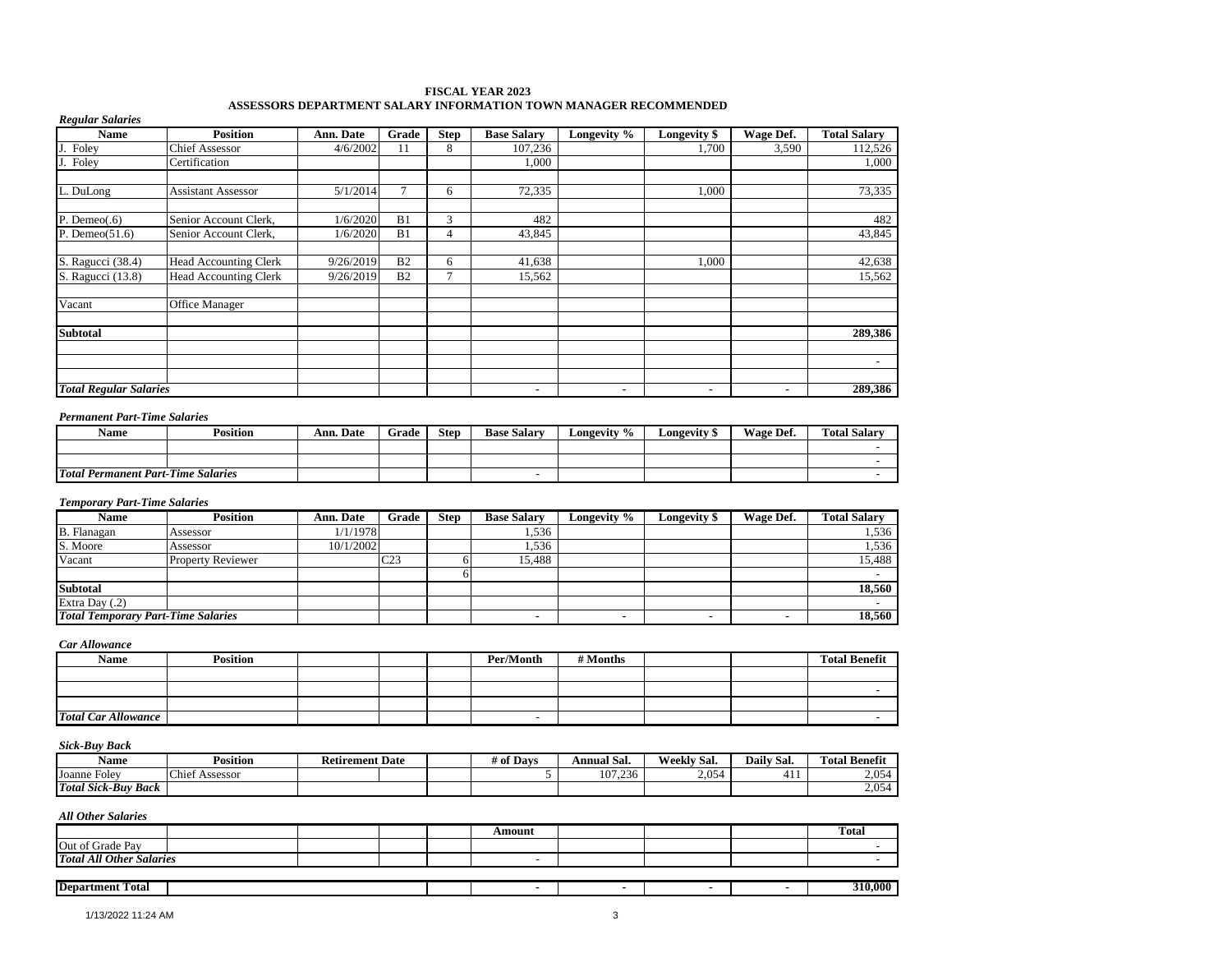#### **FISCAL YEAR 2022 ASSESSORS DEPARTMENT SALARY INFORMATION**

| <b>Name</b>                         | <b>Position</b>              | Ann. Date | Grade          | <b>Step</b>    | <b>Base Salary</b> | Longevity % | Longevity \$   | Wage Def. | <b>Total Salary</b> |
|-------------------------------------|------------------------------|-----------|----------------|----------------|--------------------|-------------|----------------|-----------|---------------------|
| Foley                               | <b>Chief Assessor</b>        | 1/1/2020  | 11             |                | 102,574            |             | 1,600          |           | 104,174             |
| Foley                               | Certification                |           |                |                |                    |             |                |           | 1,000               |
|                                     |                              |           |                |                |                    |             |                |           |                     |
| L. DuLong                           | <b>Assistant Assessor</b>    | 5/1/2014  |                | 5              | 69,013             |             | 1,000          |           | 70,013              |
|                                     |                              |           |                |                |                    |             |                |           |                     |
| P. Deme $o(.6)$                     | Senior Account Clerk,        | 1/6/2020  | B1             | $\overline{c}$ | 446                |             |                |           | 446                 |
| P. Deme $o(51.6)$                   | Senior Account Clerk,        | 1/6/2020  | B1             | 3              | 40,533             |             |                |           | 40,533              |
|                                     |                              |           |                |                |                    |             |                |           |                     |
| S. Ragucci (38.4)                   | <b>Head Accounting Clerk</b> | 9/26/2019 | B <sub>2</sub> | 5              | 38,490             |             | 759            |           | 39,249              |
| S. Ragucci (13.8)                   | <b>Head Accounting Clerk</b> | 9/26/2019 | B <sub>2</sub> | 6              | 14,634             |             |                |           | 14,634              |
|                                     |                              |           |                |                |                    |             |                |           |                     |
| Vacant                              | Office Manager               |           |                |                |                    |             |                |           |                     |
|                                     |                              |           |                |                |                    |             |                |           |                     |
| <b>Subtotal</b>                     |                              |           |                |                |                    |             |                |           | 270,048             |
|                                     |                              |           |                |                |                    |             |                |           |                     |
|                                     |                              |           |                |                |                    |             |                |           | $\sim$              |
|                                     |                              |           |                |                |                    |             |                |           |                     |
| <b>Total Regular Salaries</b>       |                              |           |                |                | ۰                  |             | $\blacksquare$ |           | 270,048             |
| <b>Permanent Part-Time Salaries</b> |                              |           |                |                |                    |             |                |           |                     |
|                                     |                              |           |                |                |                    |             |                |           |                     |

| <b>Name</b>                               | Position | Ann. Date | Grade | <b>Step</b> | <b>Base Salary</b> | Longevity % | ∟ongevitv ″ | Wage Def. | <b>Total Salary</b> |
|-------------------------------------------|----------|-----------|-------|-------------|--------------------|-------------|-------------|-----------|---------------------|
|                                           |          |           |       |             |                    |             |             |           |                     |
|                                           |          |           |       |             |                    |             |             |           |                     |
| <b>Total Permanent Part-Time Salaries</b> |          |           |       |             |                    |             |             |           |                     |

#### *Temporary Part-Time Salaries*

| <b>Name</b>                               | Position                 | Ann. Date | Grade           | <b>Step</b> | <b>Base Salary</b> | Longevity % | Longevity \$ | Wage Def. | <b>Total Salarv</b> |
|-------------------------------------------|--------------------------|-----------|-----------------|-------------|--------------------|-------------|--------------|-----------|---------------------|
| B. Flanagan                               | Assessor                 | 1/1/1978  |                 |             | 1.469              |             |              |           | .469                |
| S. Moore                                  | Assessor                 | 10/1/2002 |                 |             | 1.469              |             |              |           | . 469               |
| Vacant                                    | <b>Property Reviewer</b> |           | C <sub>23</sub> |             | 14,809             |             |              |           | 14,809              |
|                                           |                          |           |                 |             |                    |             |              |           |                     |
| <b>Subtotal</b>                           |                          |           |                 |             |                    |             |              |           | 17,747              |
| Extra Day (.2)                            |                          |           |                 |             |                    |             |              |           |                     |
| <b>Total Temporary Part-Time Salaries</b> |                          |           |                 |             |                    |             |              |           | 17,747              |

#### *Car Allowance*

*Regular Salaries*

| Name                       | <b>Position</b> |  | Per/Month | # Months |  | <b>Total Benefit</b> |
|----------------------------|-----------------|--|-----------|----------|--|----------------------|
|                            |                 |  |           |          |  |                      |
|                            |                 |  |           |          |  |                      |
|                            |                 |  |           |          |  |                      |
| <b>Total Car Allowance</b> |                 |  |           |          |  |                      |

#### *Sick-Buy Back*

| Name                               | .<br>Position | <b>Retirement Date</b> |  | $f$ Davs<br># of | Annual Sal. | Sal.<br>Weekly | $\sim$ $\sim$<br>Daily<br>-Sal. | $\sim$<br><b>Total</b><br>- Benefît |
|------------------------------------|---------------|------------------------|--|------------------|-------------|----------------|---------------------------------|-------------------------------------|
|                                    |               |                        |  |                  |             |                |                                 |                                     |
| <b>Total</b><br>! Sick-Buv<br>Back |               |                        |  |                  |             |                |                                 |                                     |

|                                       |  | Amount |  | <b>Total</b> |
|---------------------------------------|--|--------|--|--------------|
| Out of C<br>، دەل<br>Grade            |  |        |  |              |
| <b>Total</b><br>Other Salaries<br>All |  |        |  |              |
|                                       |  |        |  |              |

| <b>Department</b><br>Fotal       |  |  |  | 207 705<br>-40 |
|----------------------------------|--|--|--|----------------|
| <b>Department</b><br>--<br>Total |  |  |  |                |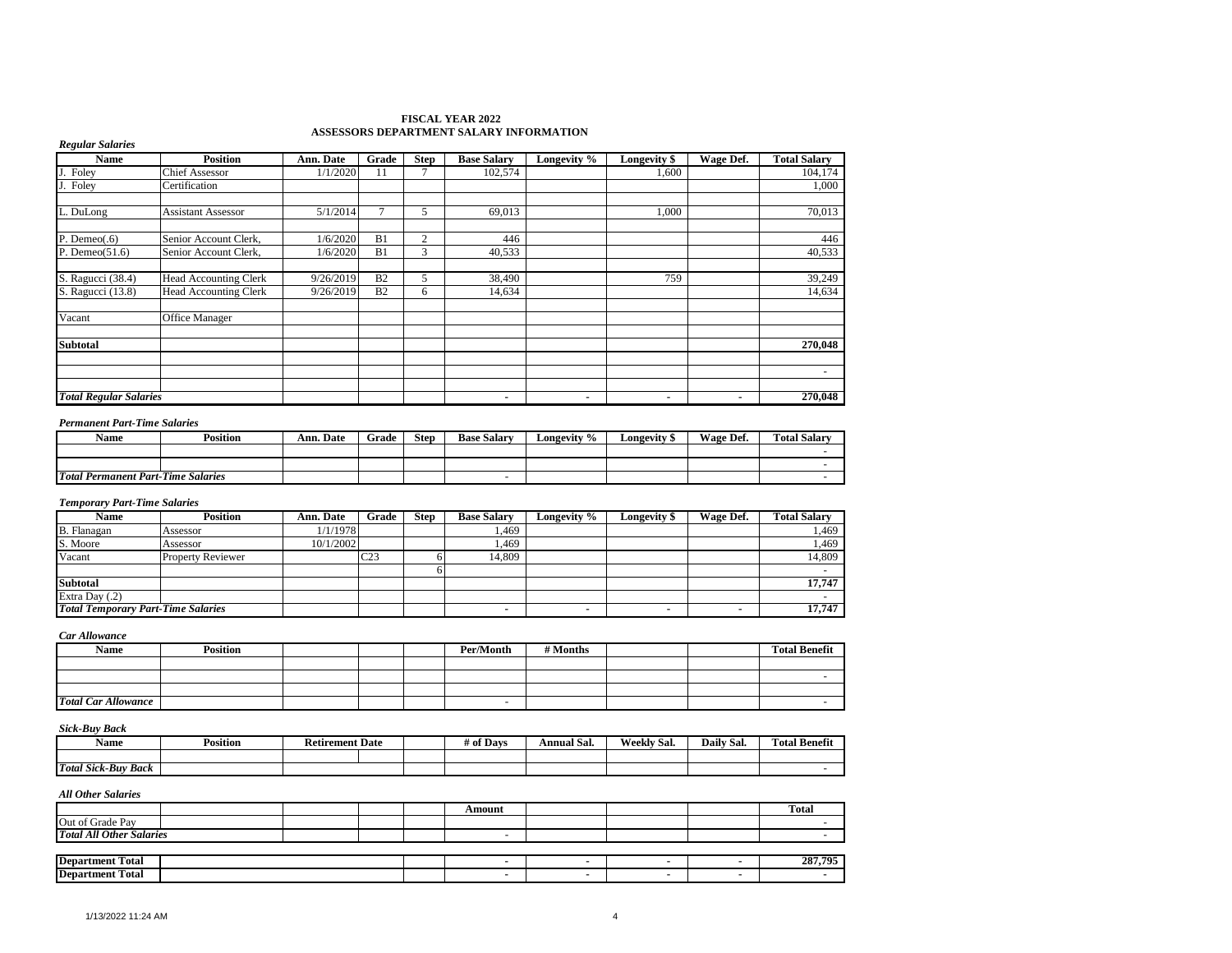#### **FISCAL YEAR 2021 ASSESSORS DEPARTMENT SALARY INFORMATION**

| <b>Name</b>                   | <b>Position</b>              | Ann. Date | Grade          | <b>Step</b> | <b>Base Salary</b> | Longevity % | <b>Longevity \$</b> | Wage Def. | <b>Total Salary</b> |
|-------------------------------|------------------------------|-----------|----------------|-------------|--------------------|-------------|---------------------|-----------|---------------------|
| Foley<br>J.                   | <b>Chief Assessor</b>        | 7/1/2020  | 10             | 8           | 47,053             |             | 1,500               |           | 48,553              |
|                               |                              | 1/1/2021  | 10             | 9           | 48,228             |             |                     |           | 48,228              |
|                               | Certification                |           |                |             |                    |             | 1,000               |           | 1,000               |
| L. DuLong                     | <b>Assistant Assessor</b>    | 5/1/2014  |                | 4           | 65,848             |             | 1,000               |           | 66,848              |
| Patricia Demeo                | Senior Account Clerk,        |           | B1             | 2           | 37,851             |             |                     |           | 37,851              |
|                               |                              |           |                |             |                    |             |                     |           |                     |
| S. Ragucci (38.6)             | <b>Head Accounting Clerk</b> | 3/26/2019 | B <sub>2</sub> | 4           | 35,779             |             |                     |           | 35,779              |
| S. Ragucci (13.6)             | <b>Head Accounting Clerk</b> | 3/26/2019 | B <sub>2</sub> | 5           | 13,332             |             |                     |           | 13,332              |
| Vacant                        | <b>Office Manager</b>        |           |                |             |                    |             |                     |           |                     |
| <b>Subtotal</b>               |                              |           |                |             |                    |             |                     |           | 251,591             |
|                               |                              |           |                |             |                    |             |                     |           |                     |
|                               |                              |           |                |             |                    |             |                     |           |                     |
|                               |                              |           |                |             |                    |             |                     |           |                     |
| <b>Total Regular Salaries</b> |                              |           |                |             | ٠                  | ٠           | ٠                   |           | 251,591             |

#### *Permanent Part-Time Salaries*

| Name                                           | <b>Position</b> | Ann. Date | Grade | <b>Step</b> | <b>Base Salary</b> | Longevity % | Longevity | <b>Wage Def.</b> | <b>Total Salary</b> |
|------------------------------------------------|-----------------|-----------|-------|-------------|--------------------|-------------|-----------|------------------|---------------------|
|                                                |                 |           |       |             |                    |             |           |                  |                     |
|                                                |                 |           |       |             |                    |             |           |                  |                     |
| <b>Total</b><br>l Permanent Part-Time Salaries |                 |           |       |             |                    |             |           |                  |                     |

#### *Temporary Part-Time Salaries*

| <b>Name</b>                               | <b>Position</b>          | Ann. Date | Grade           | <b>Step</b> | <b>Base Salary</b> | <b>Longevity</b> % | <b>Longevity</b> \$ | Wage Def. | <b>Total Salarv</b> |
|-------------------------------------------|--------------------------|-----------|-----------------|-------------|--------------------|--------------------|---------------------|-----------|---------------------|
| B. Flanagan                               | Assessor                 | 1/1/1978  |                 |             | . 469              |                    |                     |           | .469                |
| S. Moore                                  | Assessor                 | 10/1/2002 |                 |             | .469               |                    |                     |           | . 469               |
| Vacant                                    | <b>Property Reviewer</b> |           | C <sub>23</sub> |             | 14,786             |                    |                     |           | 14,786              |
|                                           |                          |           |                 |             |                    |                    |                     |           |                     |
| <b>Subtotal</b>                           |                          |           |                 |             | 17.724             |                    |                     |           | 17.724              |
| Extra Day (.2)                            |                          |           |                 |             |                    |                    |                     |           |                     |
| <b>Total Temporary Part-Time Salaries</b> |                          |           |                 |             | 17,724             |                    |                     |           | 17,724              |

*Car Allowance*

| Name                       | Position |  | Per/Month | # Months |  | <b>Total Benefit</b> |
|----------------------------|----------|--|-----------|----------|--|----------------------|
|                            |          |  |           |          |  |                      |
|                            |          |  |           |          |  |                      |
|                            |          |  |           |          |  |                      |
| <b>Total Car Allowance</b> |          |  | $\sim$    |          |  |                      |

#### *Sick-Buy Back*

| Name                       | Position | <b>Retirement Date</b> |  | # of Davs | . .<br>Annual Sal. | Weekly<br>$\sim$<br>-Sal. | Daily Sal. | <b>Total Benefit</b> |
|----------------------------|----------|------------------------|--|-----------|--------------------|---------------------------|------------|----------------------|
|                            |          |                        |  |           |                    |                           |            |                      |
| <b>Total Sick-Buy Back</b> |          |                        |  |           |                    |                           |            |                      |

|                                 |  |  | Amount                   |  | <b>Total</b> |
|---------------------------------|--|--|--------------------------|--|--------------|
| Out of Grade Pay                |  |  |                          |  |              |
| <b>Total All Other Salaries</b> |  |  | $\overline{\phantom{0}}$ |  |              |
|                                 |  |  |                          |  |              |
| <b>Department Total</b>         |  |  | 17.724                   |  | 269,315      |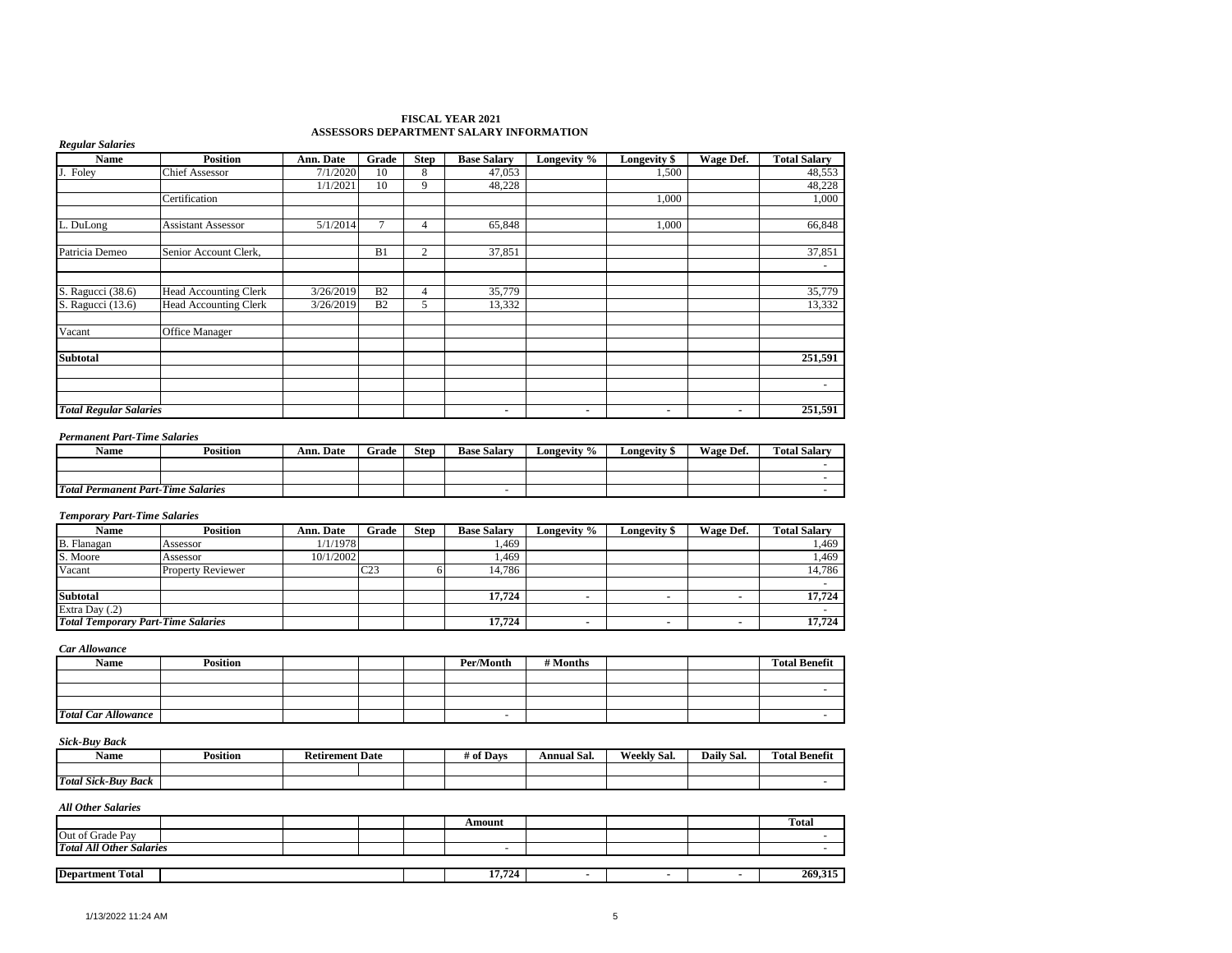## **ASSESSORS' OPERATING**

*5240 Repairs and Maintenance*

| FY2019                   | <b>FY2019</b> | FY2020          | <b>FY2020</b> | $E$ V $2021$<br>WZ | FY2021          | FY2022          | <b>FY2023</b>   | <b>FY2023</b> |
|--------------------------|---------------|-----------------|---------------|--------------------|-----------------|-----------------|-----------------|---------------|
| <b>BUDGETEL</b>          | EXPENDED      | <b>BUDGETED</b> | 7PENDED.      | <b>BUDGETED</b>    | <b>EXPENDED</b> | <b>BUDGETED</b> | <b>DEPT REQ</b> | <b>TM REC</b> |
| $\overline{\phantom{0}}$ | -             | 500             |               | 500                |                 | 500             | 2,100           | 2,100         |

Copier, Folder/Inserter & Svc Agreement 2,100 2,100

| Total 5240 Repairs and Maintenance: | 2.100 | 2,100 |
|-------------------------------------|-------|-------|
|-------------------------------------|-------|-------|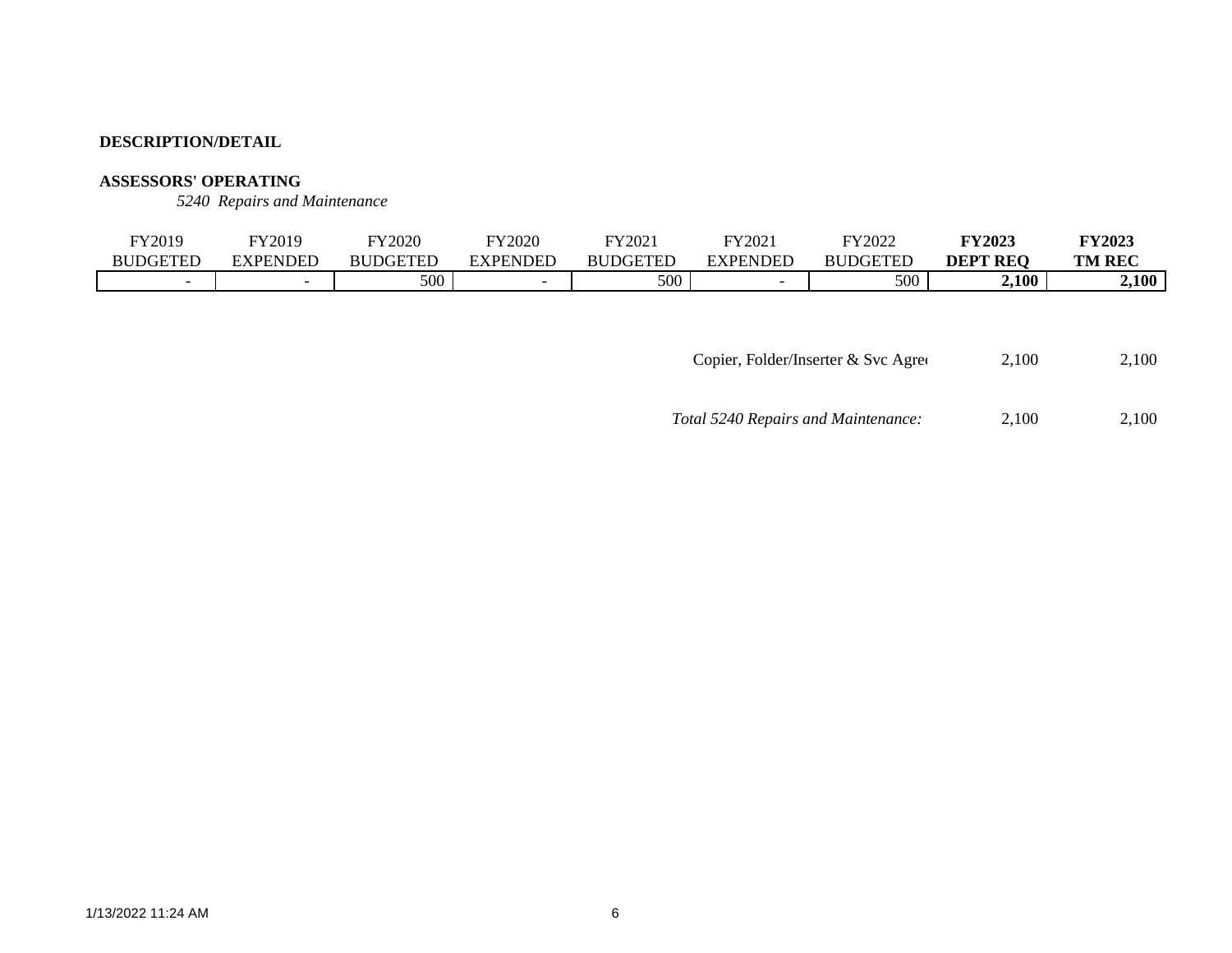# **ASSESSORS' OPERATING**

*5310 Professional Services*

| FY2019<br><b>BUDGETED</b> | FY2019<br><b>EXPENDED</b> | <b>FY2020</b><br><b>BUDGETED</b> | <b>FY2020</b><br><b>EXPENDED</b> | FY2021<br><b>BUDGETED</b> | FY2021<br><b>EXPENDED</b>         | FY2022<br><b>BUDGETED</b> | <b>FY2023</b><br><b>DEPT REQ</b> | <b>FY2023</b><br><b>TM REC</b> |
|---------------------------|---------------------------|----------------------------------|----------------------------------|---------------------------|-----------------------------------|---------------------------|----------------------------------|--------------------------------|
| 50,762                    | 50,762                    | 40,237                           | 30,437                           | 42,050                    | 42,015                            | 55,627                    | 59,730                           | 59,730                         |
|                           |                           |                                  |                                  |                           |                                   |                           |                                  |                                |
|                           |                           |                                  |                                  |                           | *Vision Software                  |                           | 27,980                           | 27,980                         |
|                           |                           |                                  |                                  |                           | <b>Office Consultant</b>          |                           | 1,000                            | 1,000                          |
|                           |                           |                                  |                                  |                           | **RRC Personal Prop. Review       |                           | 21,100                           | 21,100                         |
|                           |                           |                                  |                                  |                           | Map Updates                       |                           | 6,500                            | 6,500                          |
|                           |                           |                                  |                                  |                           | <b>Certified Mail/Filing Fees</b> |                           | 1,500                            | 1,500                          |
|                           |                           |                                  |                                  |                           | PP Audits                         |                           | 1,650                            | 1,650                          |
|                           |                           |                                  |                                  |                           | Total 5310 Professional Services: |                           | 59,730                           | 59,730                         |

| *FY22 Vision Prices V8:  |        |
|--------------------------|--------|
| Interim                  | 6,000  |
| Software Maintenance     | 10,144 |
| Web Hosting              | 4,296  |
| <b>Static Database</b>   | 500    |
| Cloud Hosting            | 7,040  |
| Total:                   | 27,980 |
| **FY22 RRC Prices:       |        |
| Interm                   | 13,600 |
| <b>Utility Valuation</b> | 6,000  |
| Software                 | 1,500  |
| Total:                   | 21,100 |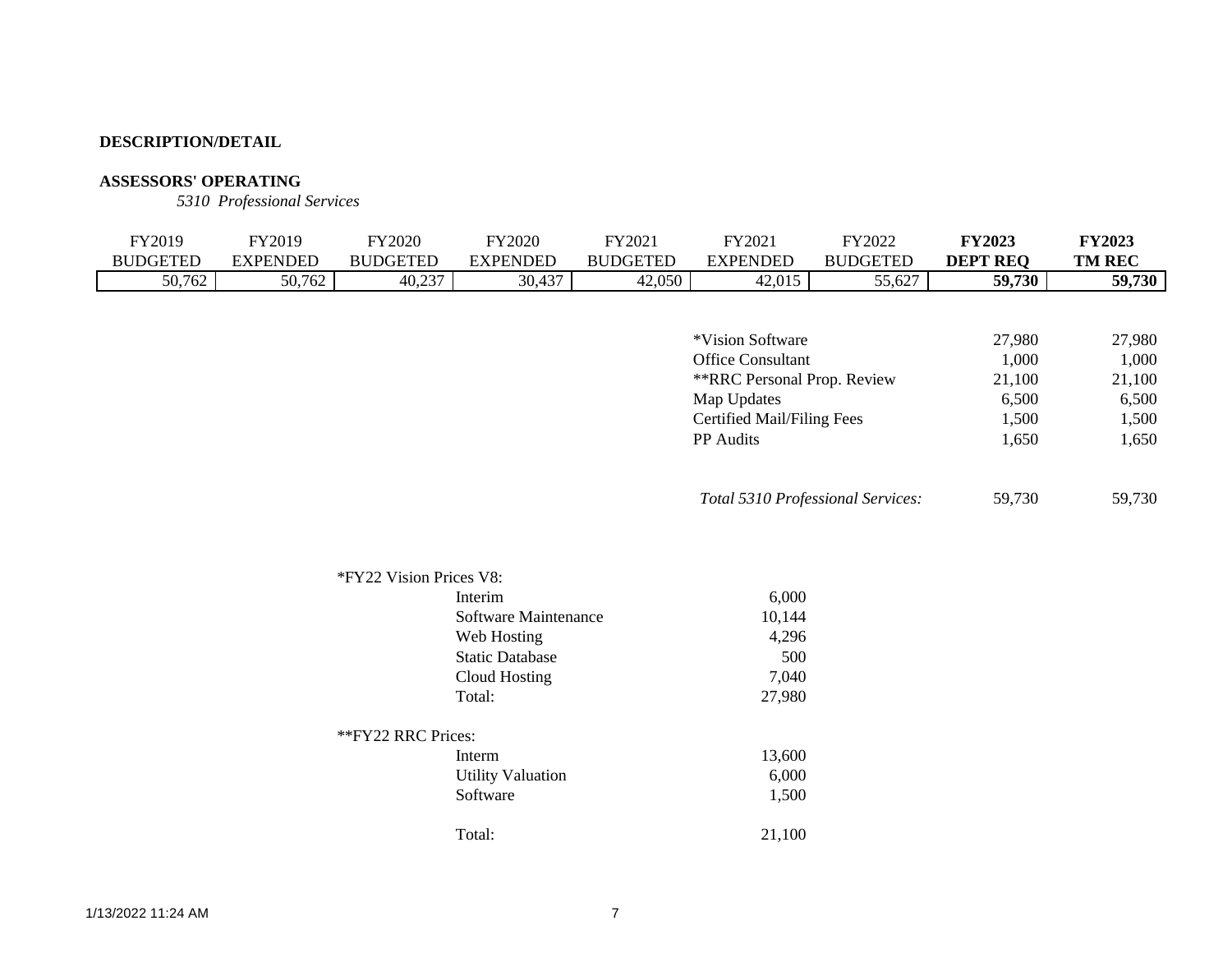### **ASSESSORS' OPERATING**

*5340 Communications*

| FY2019          | FY2019   | FY2020       | FY2020       | FY2021          | FY202            | FY2022          | <b>FY2023</b>   | <b>FY2023</b> |
|-----------------|----------|--------------|--------------|-----------------|------------------|-----------------|-----------------|---------------|
| <b>BUDGETEL</b> | EXPENDED | DGETED<br>RИ | NDEE<br>. DF | <b>BUDGETED</b> | EXPENDED         | <b>BUDGETED</b> | <b>DEPT REQ</b> | <b>TM REC</b> |
| 480             | 480      | 600          | 560          | 680             | <u>— —</u><br>ັ່ | 600             | 600             | 600           |

Assessing Mobile Hotspot (IPad) 600 600 600

*Total 5340 Communications:* 600 600 600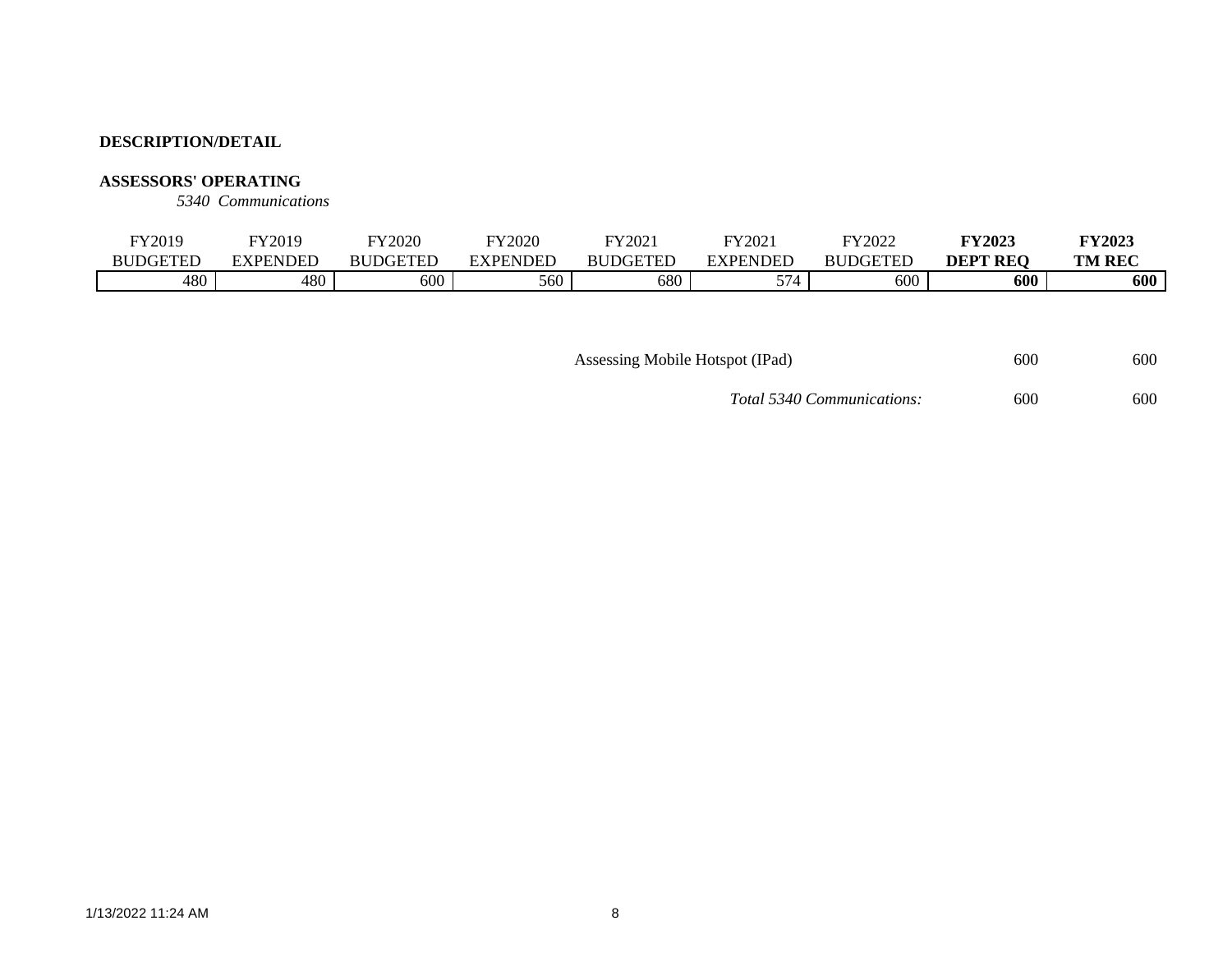# **ASSESSORS' OPERATING**

*5420 Office Supplies*

|              | FY2019          | FY2019          | <b>FY2020</b>   | <b>FY2020</b>   | FY2021          | FY2021          | FY2022          | <b>FY2023</b>   | <b>FY2023</b> |
|--------------|-----------------|-----------------|-----------------|-----------------|-----------------|-----------------|-----------------|-----------------|---------------|
|              | <b>BUDGETED</b> | <b>EXPENDED</b> | <b>BUDGETED</b> | <b>EXPENDED</b> | <b>BUDGETED</b> | <b>EXPENDED</b> | <b>BUDGETED</b> | <b>DEPT REQ</b> | <b>TM REC</b> |
|              | 5,496           | 5,496           | 5,068           | 4,318           | 4,570           | 4,511           | 5,100           | 5,300           | 5,300         |
|              |                 |                 |                 |                 |                 |                 |                 |                 |               |
|              |                 |                 |                 |                 |                 |                 |                 |                 |               |
| Copier Lease |                 |                 |                 |                 |                 |                 |                 | 2,200           | 2,200         |

| Copier Lease                   |                             | 2.200 | 2.200 |
|--------------------------------|-----------------------------|-------|-------|
| Paper, Toner, Various Supplies |                             | 1.000 | 1,000 |
| MLS                            |                             | 600   | 600   |
| Map Printing                   |                             | 1.500 | 1.500 |
|                                | Total 5420 Office Supplies: | 5,300 | 5,300 |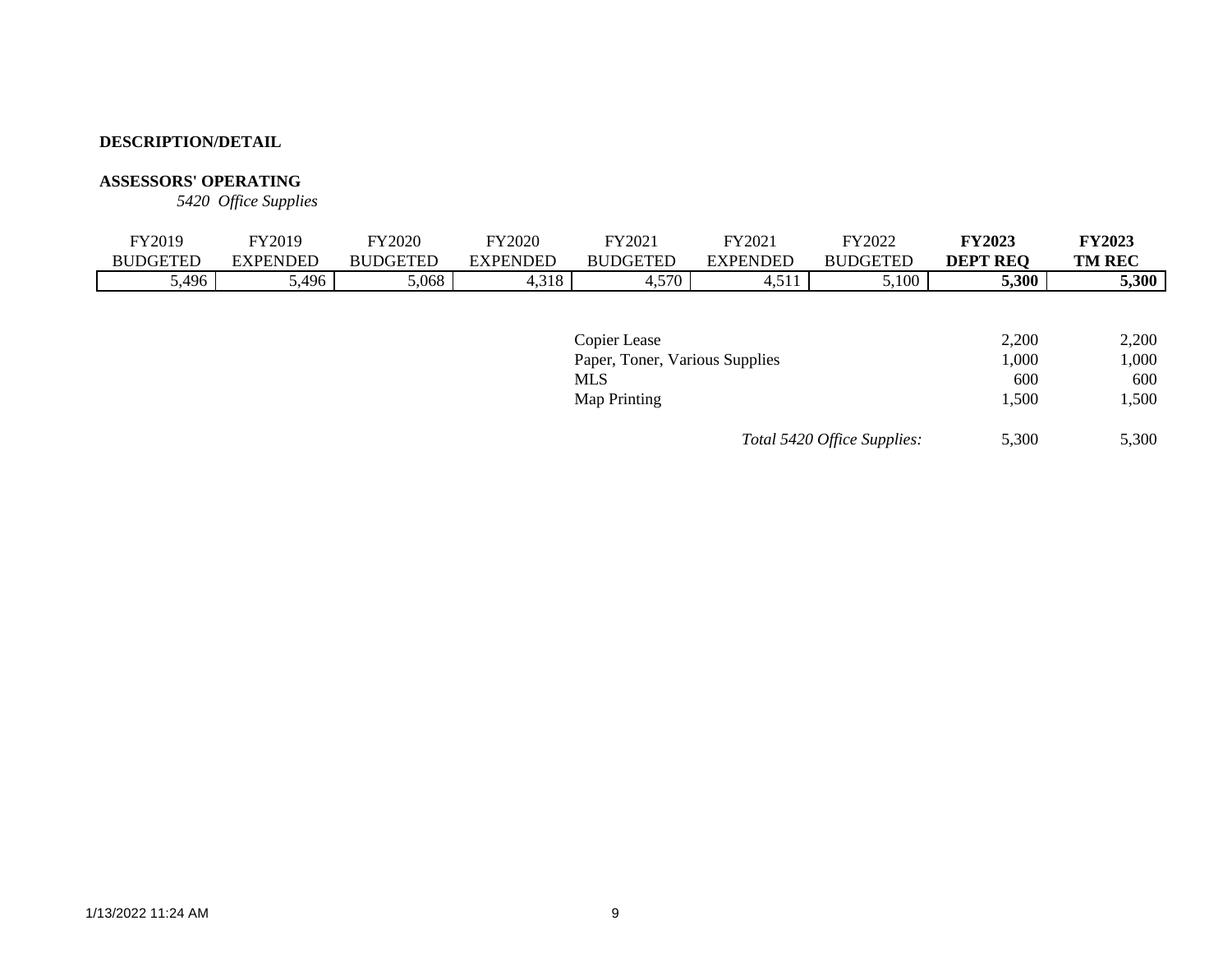### **ASSESSORS' OPERATING**

\*

*5429 Computer Equipment*

| FY2019          | FY2019   | FY2020          | FY2020   | FY2021          | FY2021   | FY2022          | <b>FY2023</b>   | <b>FY2023</b> |
|-----------------|----------|-----------------|----------|-----------------|----------|-----------------|-----------------|---------------|
| <b>BUDGETED</b> | EXPENDED | <b>BUDGETED</b> | EXPENDED | <b>BUDGETED</b> | EXPENDED | <b>BUDGETED</b> | <b>DEPT REO</b> | <b>TM REC</b> |
|                 |          |                 | -        |                 |          |                 |                 |               |

*Total 5429 Computer Equipment:*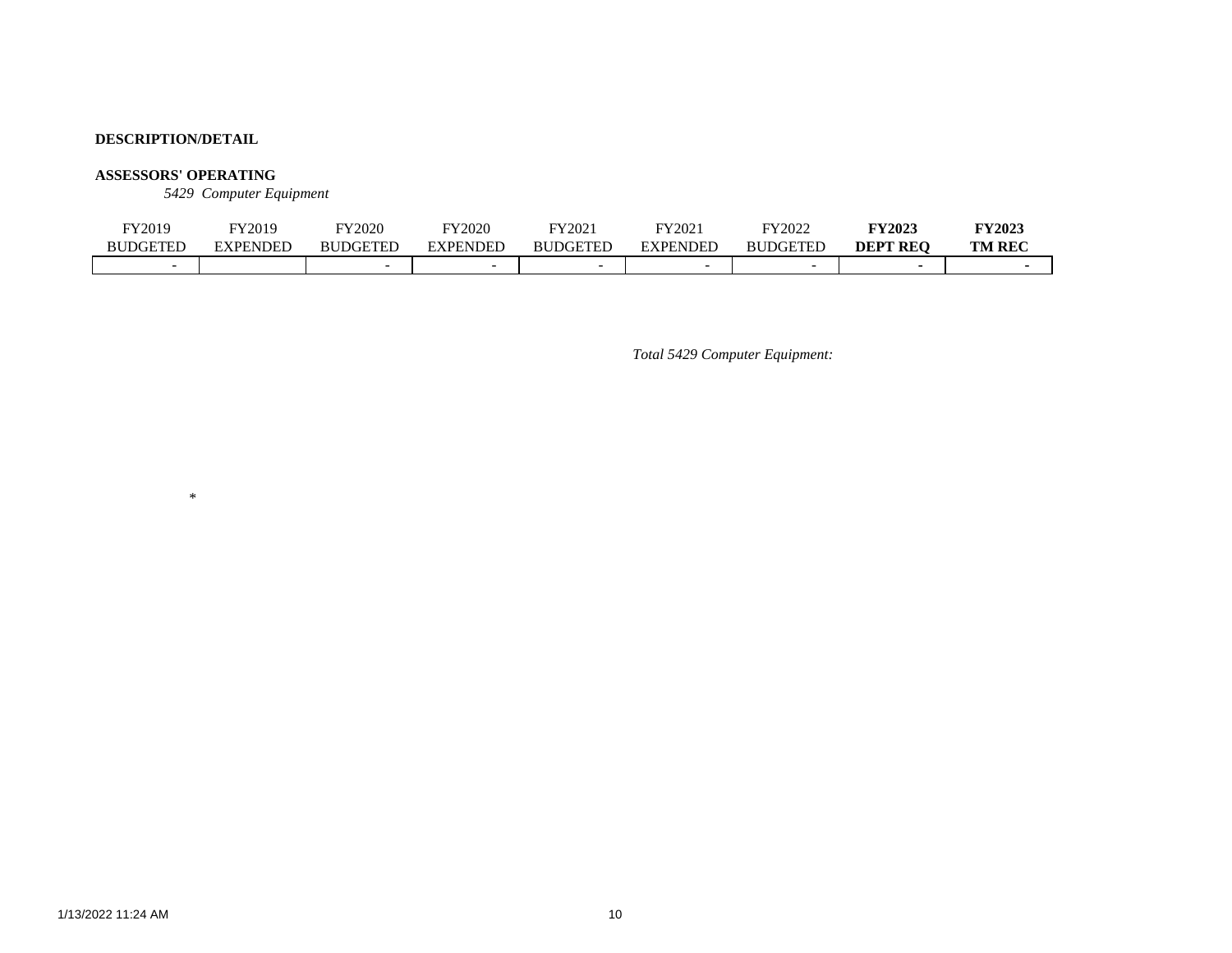### **ASSESSORS' OPERATING**

*5701 Travel*

| FY2019          | FY2019     | FY2020          | FY2020   | FY2021                      | FY2021   | FY2022          | <b>FY2023</b>   | <b>FY2023</b> |
|-----------------|------------|-----------------|----------|-----------------------------|----------|-----------------|-----------------|---------------|
| <b>BUDGETED</b> | EXPENDED   | <b>BUDGETED</b> | EXPENDED | <b>RUDGETED</b>             | EXPENDED | <b>BUDGETED</b> | <b>DEPT REO</b> | <b>TM REC</b> |
| 4,000           | 2710<br>ັ້ | 2,094           | .495     | $Q \rightarrow A$<br>$\sim$ | ,430     | 2,800           | 2,800           | 2,800         |

| Road Work and Staff Development Activities | 2.800 | 2,800 |
|--------------------------------------------|-------|-------|
|--------------------------------------------|-------|-------|

*Total 5701 Travel:* 2,800 2,800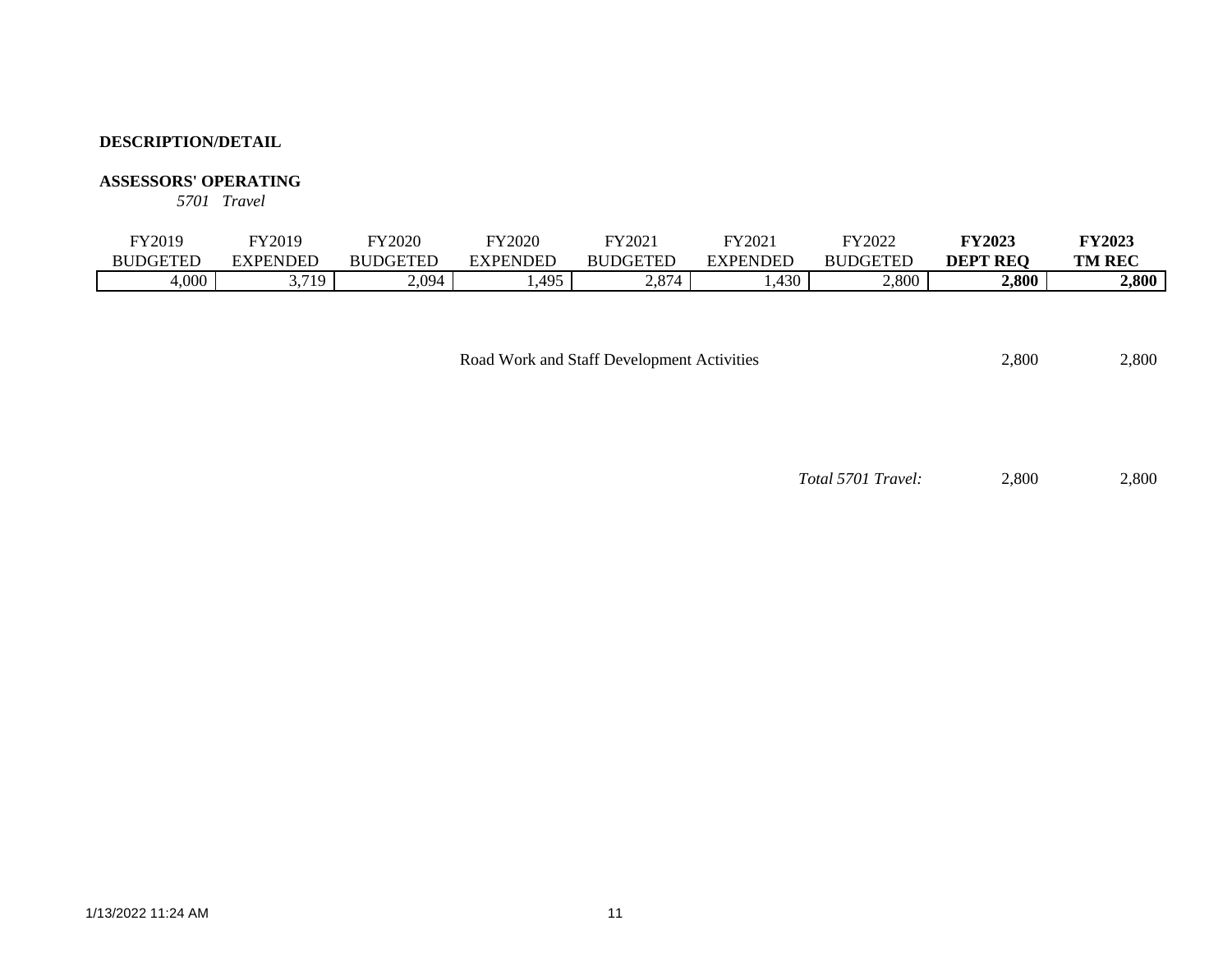# **ASSESSORS' OPERATING**

*5703 Dues and Memberships*

| FY2019          | FY2019          | <b>FY2020</b>   | <b>FY2020</b>   | FY2021          | FY2021          | FY2022          | <b>FY2023</b>   | <b>FY2023</b> |
|-----------------|-----------------|-----------------|-----------------|-----------------|-----------------|-----------------|-----------------|---------------|
| <b>BUDGETED</b> | <b>EXPENDED</b> | <b>BUDGETED</b> | <b>EXPENDED</b> | <b>BUDGETED</b> | <b>EXPENDED</b> | <b>BUDGETED</b> | <b>DEPT REQ</b> | <b>TM REC</b> |
| 475             | 440             | 490             | 475             | 550             | 520             | 650             | 650             | 650           |
|                 |                 |                 |                 |                 |                 |                 |                 |               |
|                 |                 |                 |                 |                 |                 |                 |                 |               |
|                 | <b>MAAO</b>     |                 |                 |                 |                 |                 | 250             | 250           |
| <b>IAAO</b>     |                 |                 |                 |                 |                 | 250             | 250             |               |
|                 |                 |                 |                 |                 | <b>MCAA</b>     |                 | 150             | 150           |
|                 |                 |                 |                 |                 |                 |                 |                 |               |

*Total 5703 Dues and Memberships:* 650 650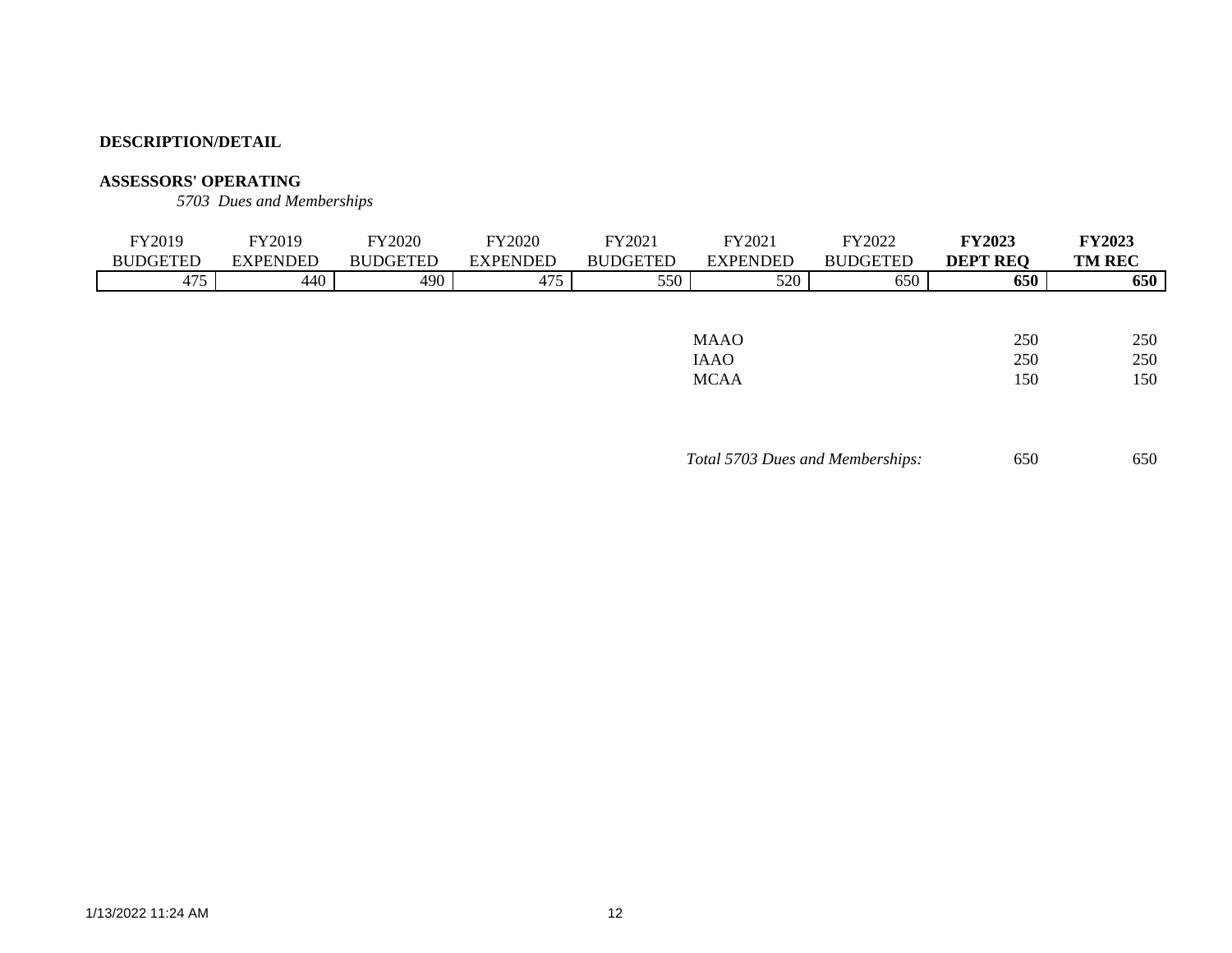# **ASSESSORS' OPERATING**

*5790 Staff Development*

| FY2019          | FY2019          | FY2020          | FY2020          | FY2021          | FY2021          | FY2022                | <b>FY2023</b>   | <b>FY2023</b> |
|-----------------|-----------------|-----------------|-----------------|-----------------|-----------------|-----------------------|-----------------|---------------|
| <b>BUDGETED</b> | <b>EXPENDED</b> | <b>BUDGETED</b> | EXPENDED        | <b>BUDGETED</b> | <b>EXPENDED</b> | DGETED<br>RU          | <b>DEPT REQ</b> | <b>TM REC</b> |
| 3,900           | 3,900           | 4,184           | 2212<br>ر د د ک | ,500            | 235<br>.        | 4,500<br><u>. н. </u> | 4,700           | <b>1,700</b>  |
|                 |                 |                 |                 |                 |                 |                       |                 |               |

| USPAP - Reqd course for Cert    | 800   | 800   |
|---------------------------------|-------|-------|
| <b>MCAA</b>                     | 300   | 300   |
| <b>MAAO</b> - Annual School     | 900   | 900   |
| <b>MAAO</b> - Education Courses | 1,700 | 1,700 |
| IAAO - Courses/Seminars         | 600   | 600   |
| Clerks Education                | 150   | 150   |
| Other Meetings (GIS/MMA)        | 250   | 250   |
|                                 |       |       |

*Total 5790 Staff Development:* 4,700 4,700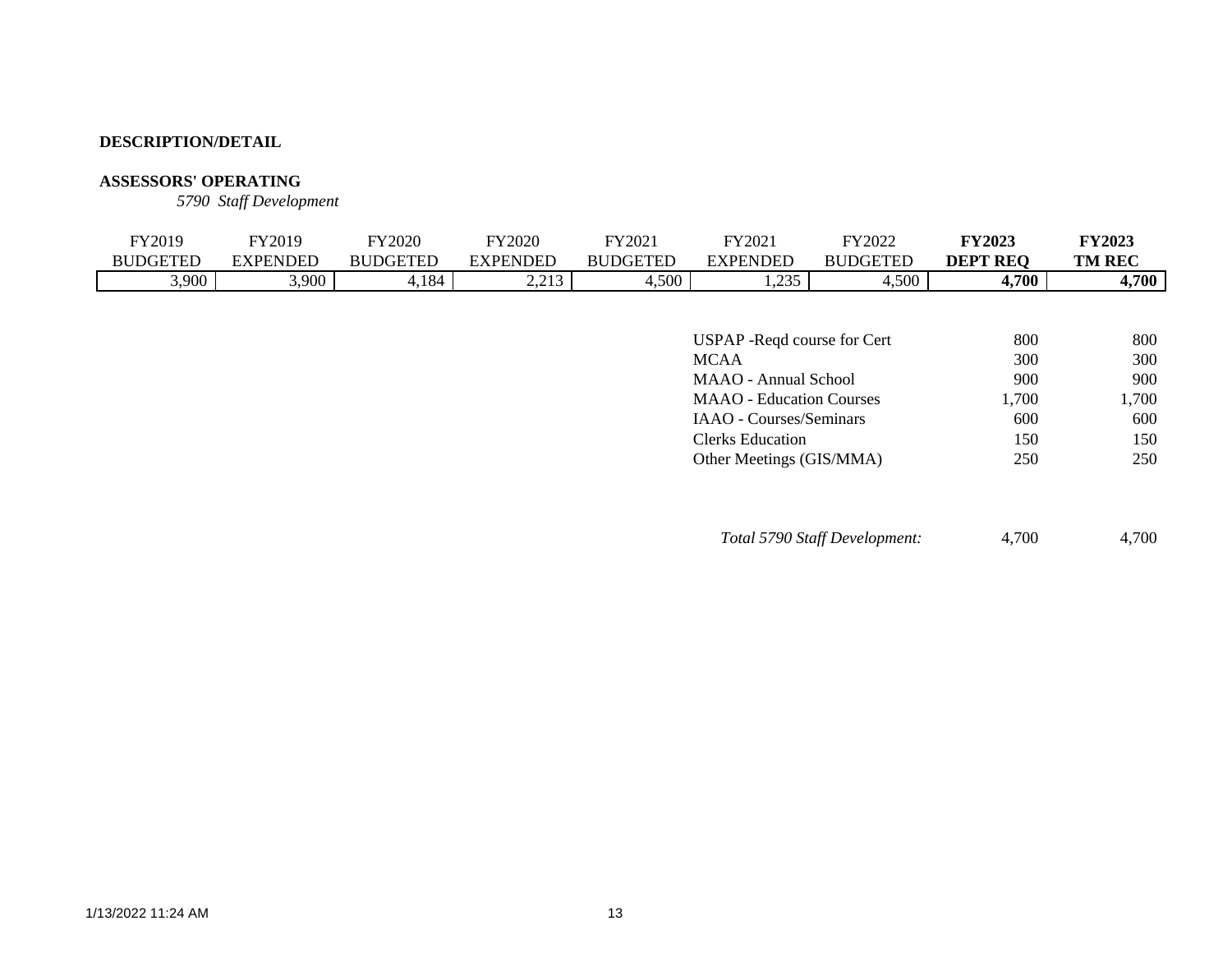# **ASSESSORS' OPERATING**

*5833 Capital Outlay*

| FY2019          | FY2019   | TY2020          | Y2020                    | FY202.          | FY2021          | FY2022                | <b>FY2023</b>             | <b>FY2023</b> |
|-----------------|----------|-----------------|--------------------------|-----------------|-----------------|-----------------------|---------------------------|---------------|
| <b>BUDGETED</b> | EXPENDED | <b>BUDGETED</b> | EXPENDED                 | <b>BUDGETED</b> | <b>EXPENDED</b> | JDGETED<br><b>BUI</b> | <b>DEPT</b><br><b>REO</b> | <b>TM REC</b> |
|                 |          |                 | $\overline{\phantom{0}}$ |                 |                 |                       |                           |               |

*Total 5833 Capital Outlay:* - -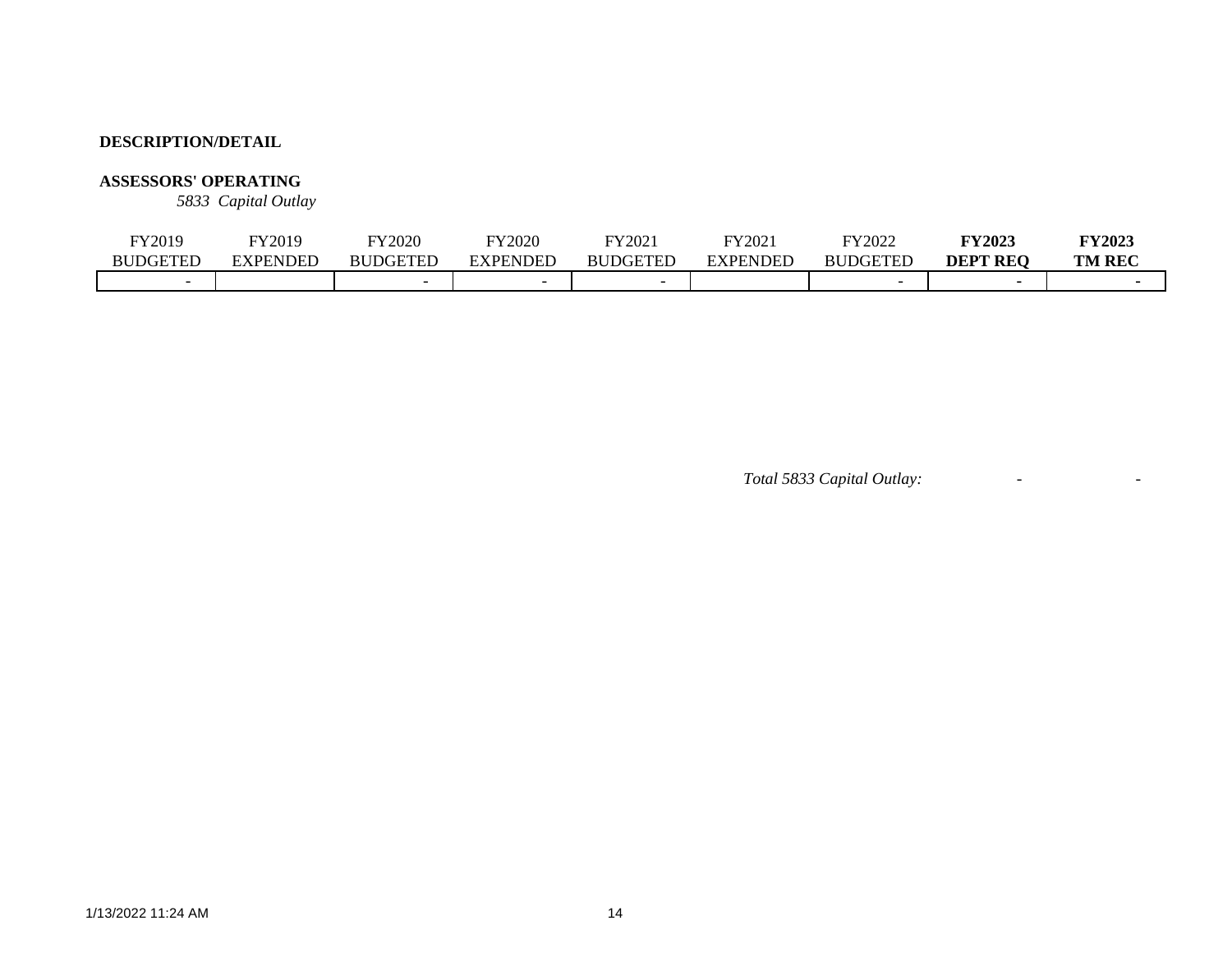

# **TOWN OF TEWKSBURY**

**TOWN HALL 11 TOWN HALL AVENUE TEWKSBURY, MASSACHUSETTS 01876**

### **BOARD OF ASSESSORS**

**JOANNE P. FOLEY, MAA CHAIRMAN OFFICE (978) 640-4330 BARBARA A. FLANAGAN FAX SUSAN MOORE assessor@tewksbury-ma.gov**

November 17, 2021

Assessor's Office Fiscal Year 2023 Budget Narrative

The Assessor's Office is responsible for the valuation and classification of all real estate and personal property in Tewksbury. We administer Massachusetts property tax laws equitably and are responsible for adhering to strict certification requirements of the Department of Revenue. In FY2022 there were 11,966 real estate parcels and 779 personal property accounts.

The Assessor's office processes excise tax, exemptions, abatements, abutter's lists, property ownership changes, tax commitments, tax map changes, property valuation changes, new growth, address changes and assisting customers with questions and issues. We vet and track charitable organizations, chapter land, property sales, forms of lists and income and expense forms. We assist the Board of Selectmen in setting the tax rate and work with the Finance Departments to prepare and submit all pertinent data to DOR.

The Assessing staff consists of a Chief Assessor, an Assistant Assessor, a Head Accounting Clerk, a Senior Account Clerk, one part-time Property Reviewer and a Board of Assessors which is comprised of the Chief Assessor and two part-time board members. The part-time Property Reviewer position has been vacant for all of fiscal year 2022. This position is critical to the town maintaining its real estate visitation requirements and thus should be filled when possible.

The Chief Assessor and Assistant Assessor will receive step increases in July. The Head Account Clerk will receive a step increase in September and the Senior Account Clerk will receive a step increase in January. Repairs and Maintenance increased to cover annual service on insert machine. Cloud backup services were removed from Professional Services due to CAMA upgrade but software and support prices increased Professional Services along with PP audits. Office Supplies increased due to new copy machine lease and Staff Development increased for required USPAP course for certification of Chief Assessor and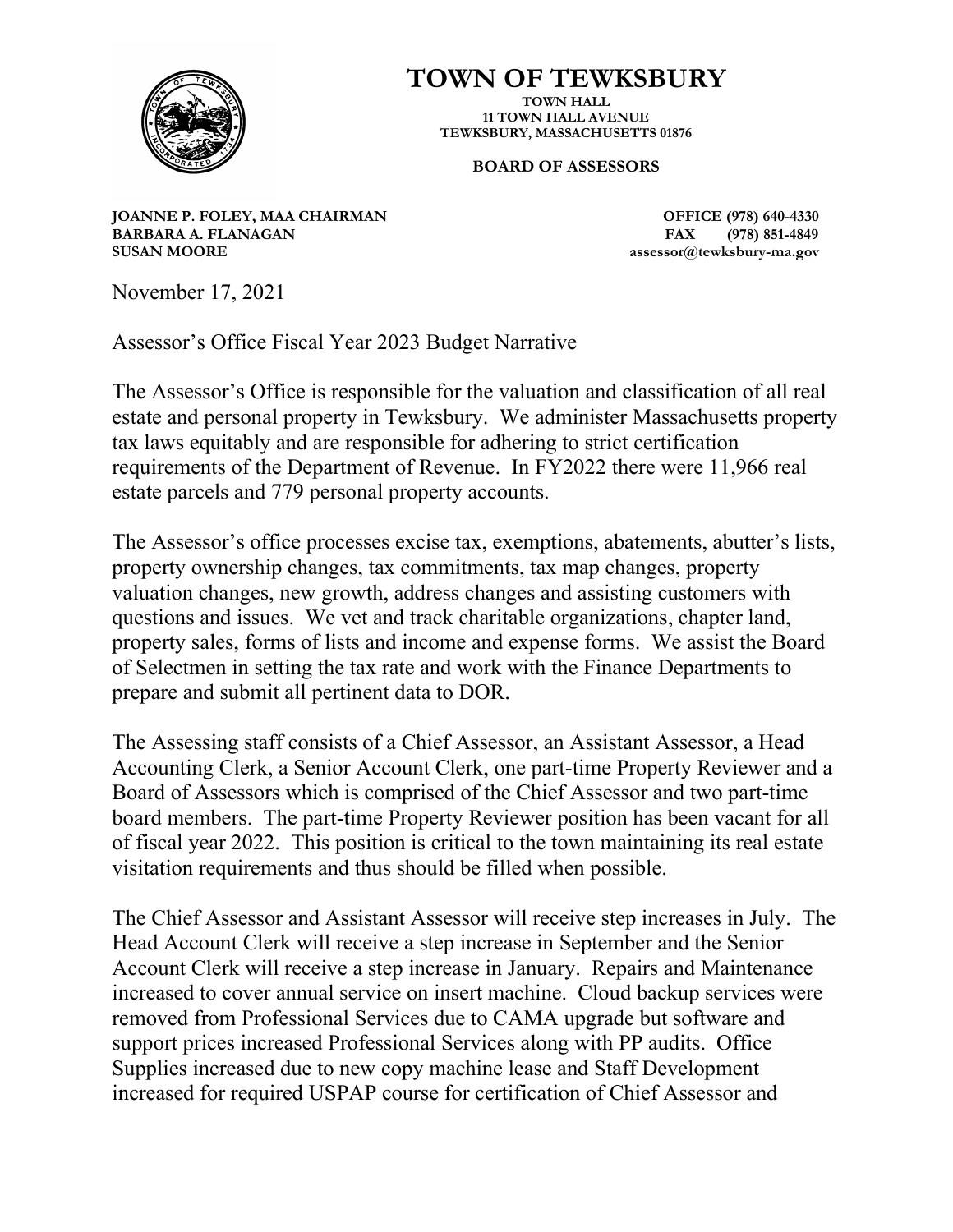Assistant Assessor. All other budget sections remained the same. No town vehicles are used by the Assessing Department.

If budgets were increased beyond level service the Assessor's Office top priorities are:

- 1. Move the Assistant Assessor position from Grade 7 to Grade 8 with Assistant Treasurer/Collector where it is equitable. This correction should be made. We employ a well versed Assistant Assessor with years of experience. In a time where qualified Assessors and Assistant Assessors are in high demand, the town should see to it that staff is paid accordingly in hopes of retaining good personal.
- 2. Create an automatic feed from the building department permit software to the real estate CAMA software that will upload necessary building permits. This will eliminate the manual entry process, reduce error and ease the inspection cycle.